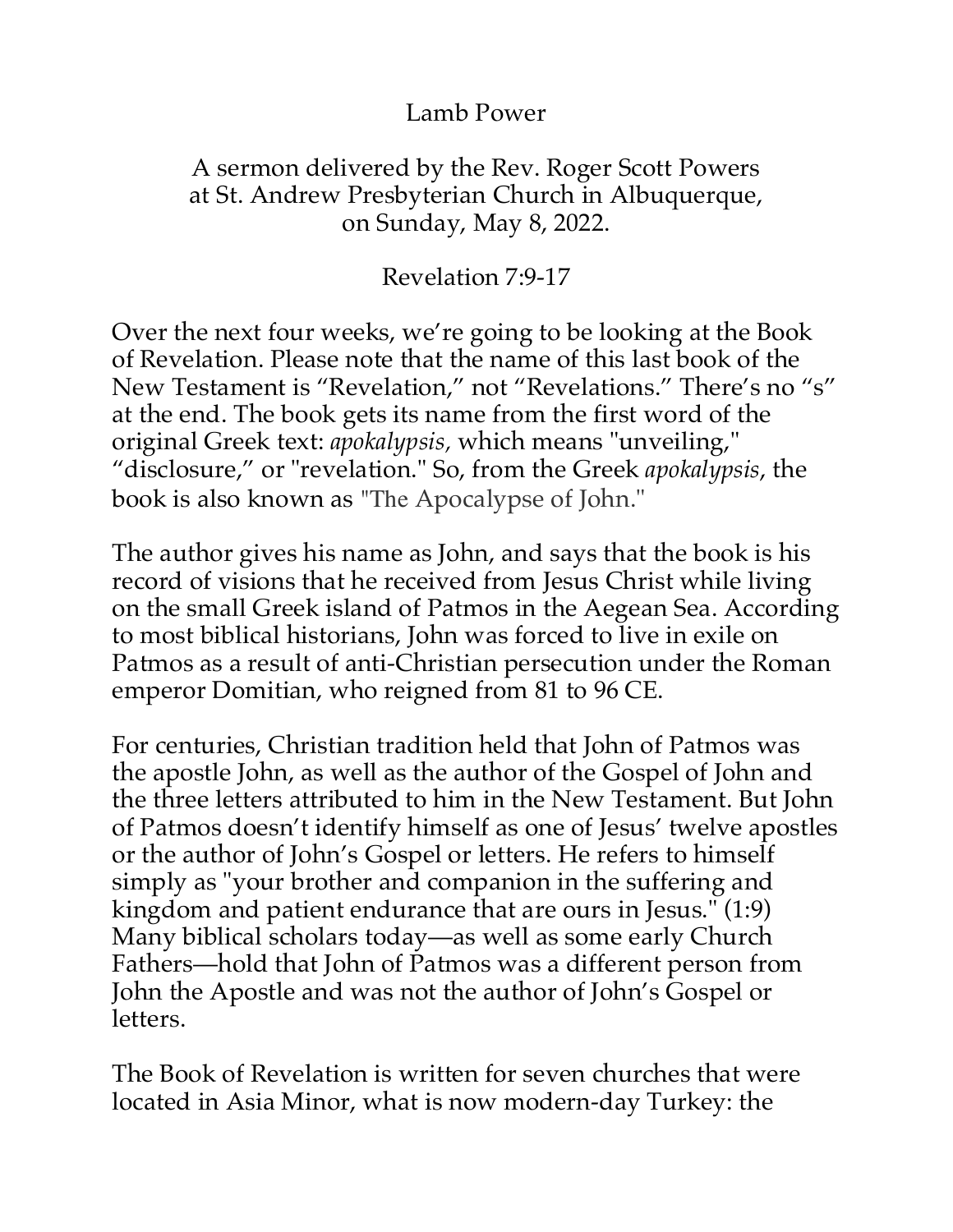churches in Ephesus, Smyrna, Pergamum, Thyatira, Sardis, Philadelphia, and Laodicea. In the late first century, these churches in Asia Minor were suffering persecution from Rome. And the memory of the First Jewish-Roman War was still fresh in people's minds. The Jewish insurgency against the oppressive Roman occupation of Israel-Palestine went on for four years until Jerusalem fell in the year 70 CE. The Temple was destroyed, most of Jerusalem was left in ruins, and as many as one million Jews lost their lives.

This was the context in which Revelation was written: a time of great turmoil, a time of oppression and violence, death and destruction. It's no wonder that the book has so much horrific imagery in it.

Elaine Pagels, an American historian of religion and professor at Princeton University, calls Revelation "the strangest book in the Bible, and the most controversial. Instead of stories and moral teaching, if offers only visions—dreams and nightmares, the Four Horsemen of the Apocalypse, earthquakes, plagues and war." She goes on to point out that the "Book of Revelation appeals not only to fear and desires for vengeance but also to hope."

That is the real point of the book, to offer hope to a people who experiencing terrible suffering at the hands of the Roman Empire, or at the hands of any authoritarian regime for that matter. That hope is found in Jesus, who is depicted in Revelation as the Lamb of God.

"John wrote the book of Revelation in order to lift up the vision of Jesus as a counter-message to the empire's theology of Victory. . . ." So writes Barbara Rossing, professor of New Testament at the Lutheran School of Theology in Chicago, in her book *The Rapture Exposed: The Message of Hope in the Book of Revelation. "*The book of Revelation," she continues, "deals with the opposition between two kinds of power in our lives and in our world: the power of oppressive systems of domination versus the power of God's Lamb to bring life and healing. This is the starting point of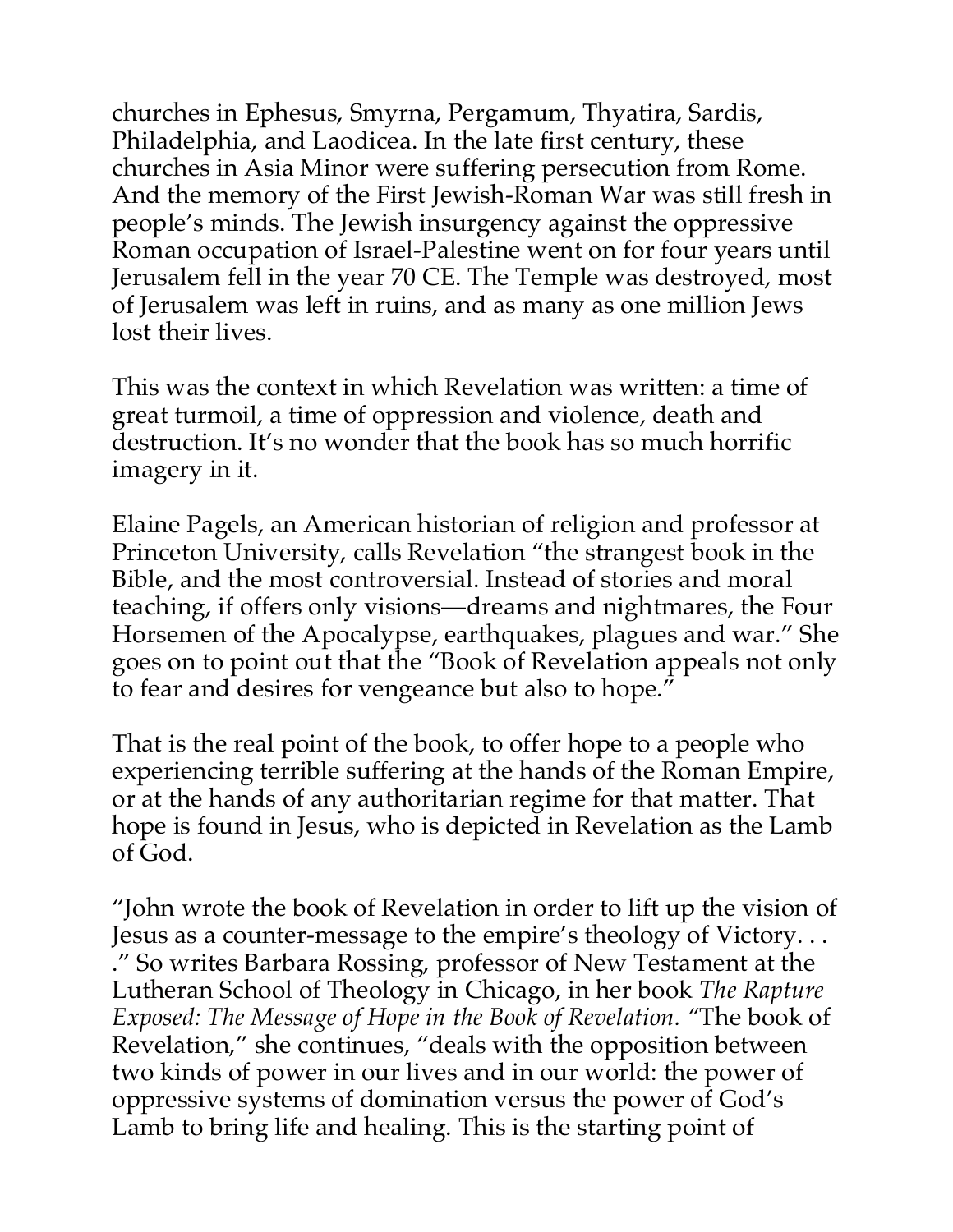Revelation's theology, the point on which John stakes his strongest claim. In place of the vision of military Victory and power offered by Rome—a vision still offered by imperial powers today—Revelation offers the amazing vision of the victory of God's slain Lamb, Jesus."

We see this in today's lectionary passage from Revelation. It describes a vision of "a great multitude . . . from every nation, from all tribes and peoples and languages, standing before the throne [of God] and before the Lamb [of God], robed in white [a symbol of heavenly existence or worthiness], with palm branches [symbols of peace and victory] in their hands." They cry out: "Salvation belongs to our God who is seated on the throne, and to the Lamb!" This outcry runs completely counter to the Roman Empire's propaganda that salvation—understood as peace, stability, and protection from danger—had its source in Rome. In contrast to the *pax romana*, which was imposed by the brutal violence of military might, Revelation lifts up the alternative of "Lamb Power," what Barbara Rossing describes as the power of "Jesus' self-giving love," "the power of nonviolent resistance and courage in opposition to injustice," "the power of solidarity and forgiveness."

Revelation asserts that one cannot be loyal to both the values of Rome and the values of Christ, the Lamb of God. To live out the gospel of Christ, to uphold the values of the Lamb, will necessarily bring one into conflict with the power and values of empire. This conflict is referred to in Revelation as "the great ordeal" or "the great tribulation."

We learn that the great multitude standing before the throne and the Lamb in John's vision are those that have been through the great ordeal and have come out on the other side. As I read John's description of this great ordeal, I could not help but think of what so many asylum seekers have endured as they have made their way to the U.S. They have experienced hunger and thirst. They have been exposed to the scorching heat of the sun with no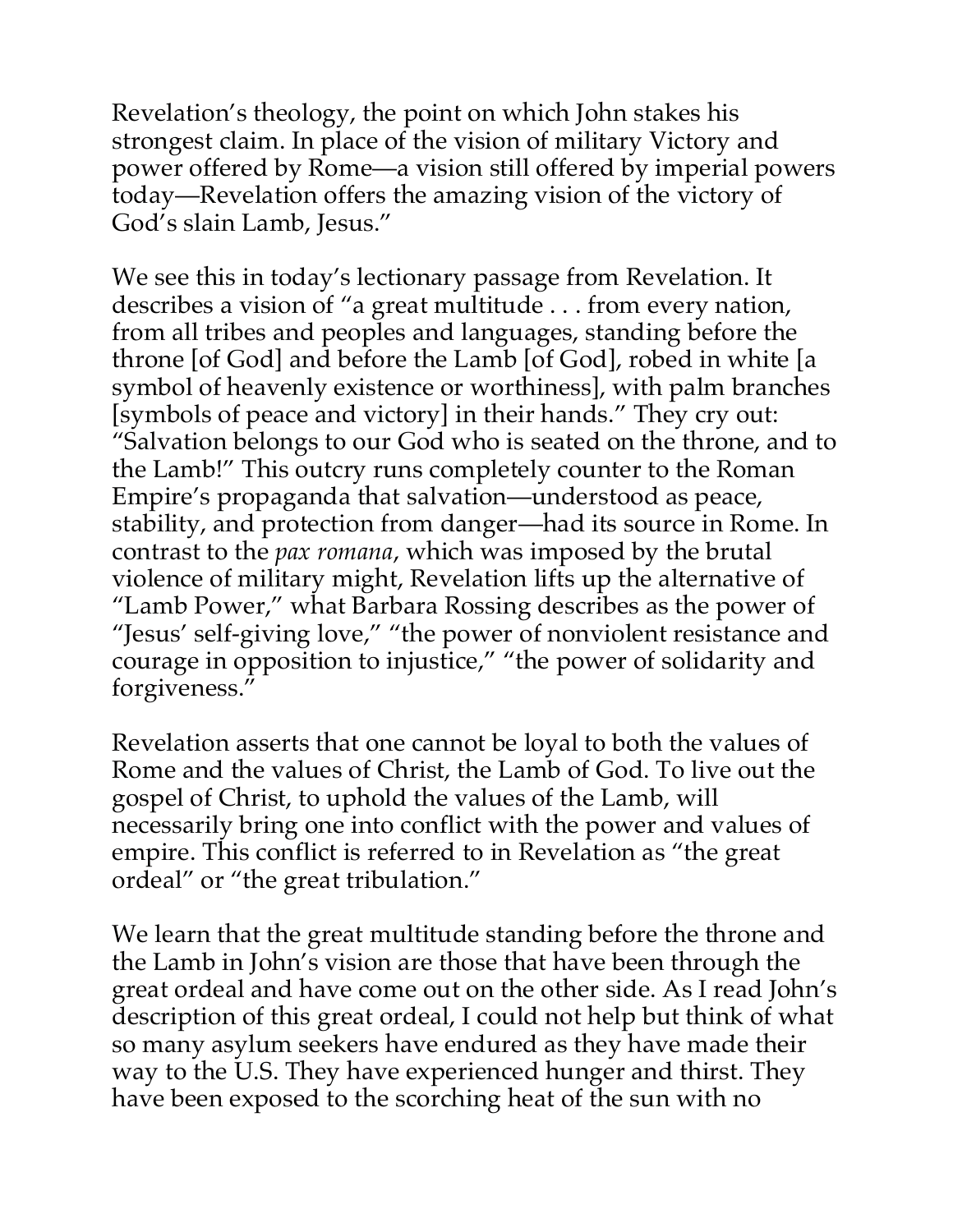shelter to protect them. They have experienced such pain and suffering that they have been brought to tears.

But now that "they are before the throne of God, . . . the one who is seated on the throne will shelter them. They will hunger no more, and thirst no more; the sun will not strike them, nor any scorching heat; for the Lamb at the center of the throne will be their shepherd, and he will guide them to springs of the water of life, and God will wipe away every tear from their eyes."

So, they are celebrating, worshiping God day and night, bringing God their thanks and praise. They join their voices in song: "Amen! Blessing and glory and wisdom and thanksgiving and honor and power and might be to our God forever and ever! Amen."

Poet and essayist Kathleen Norris also sees Revelation as a book of hope. "As I listened to the Book of Revelation over several weeks," she writes, "I found in it a healing vision, a journey through the heart of pain and despair, and into hope. And I was consistently reminded of how subtly this vision works on us. It asserts that the evils of this world are not incurable, that injustice does not have the last word. And that can be terrifying or consoling, depending on your point of view, your place within the world."

Indeed, the Book of Revelation may be more meaningful to people who are suffering from and struggling against oppression than to those who are not. Allan Boesak, a clergyman in the South African Dutch Reformed Church who was also a leader in the anti-apartheid movement, wrote a commentary on Revelation entitled *Comfort and Protest: Reflections on the Apocalypse of John of Patmos.* In it he notes how the Book of Revelation spoke to the oppressed people in South Africa who were struggling against apartheid. For them it was protest literature.

He describes the situation in South Africa at the height of the struggle: "More and more the government is requiring Christians